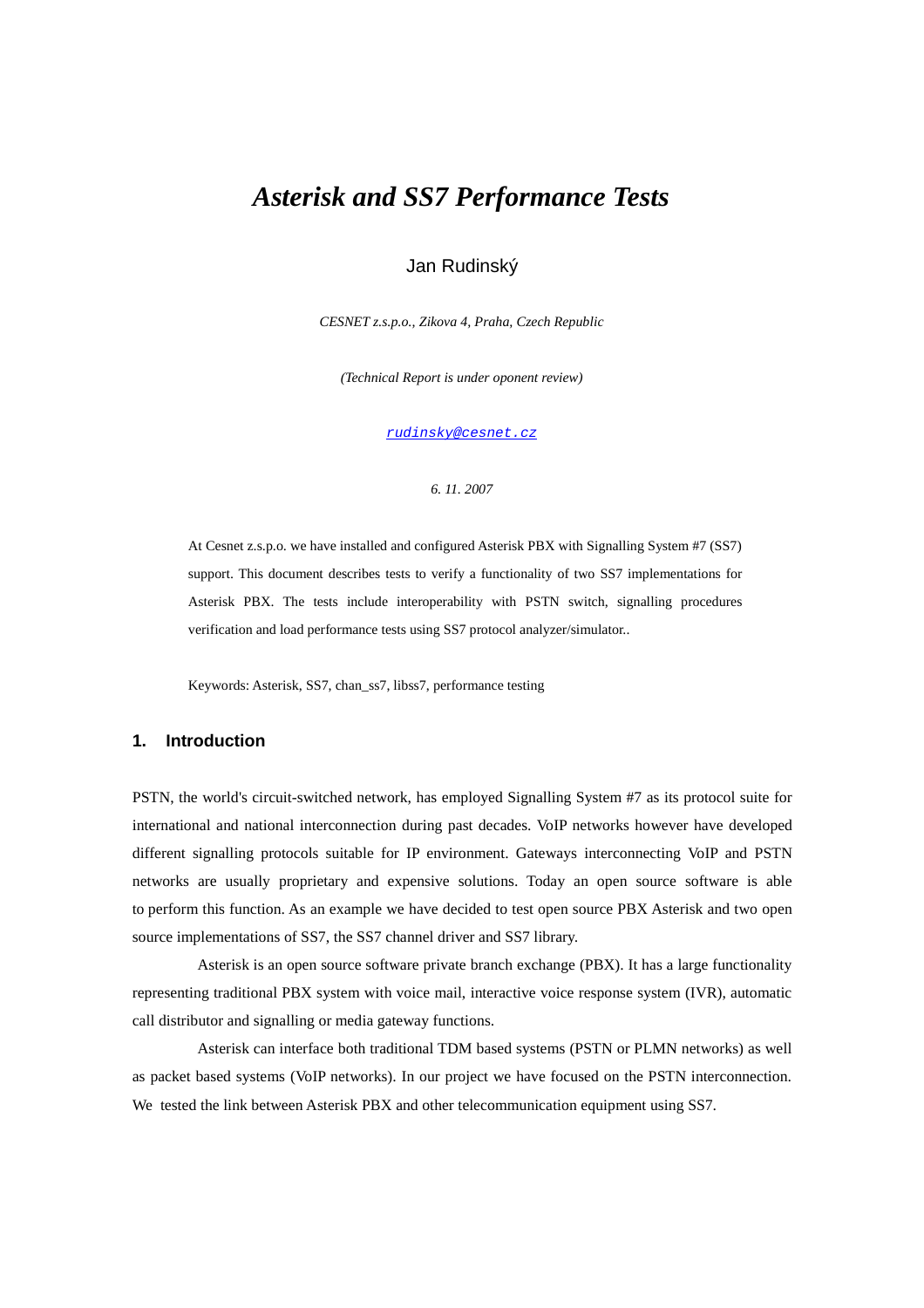#### **2. Asterisk and SS7 installation and configuration**

We have downloaded Asterisk source code from developers web page and installed the application on Linux operating system.

SS7 implementations for Asterisk are available in several variants. We have focused on open the source software. Chosen representatives were SS7 channel driver (chan\_ss7) and SS7 library (libss7).

Asterisk SS7 channel driver (chan\_ss7) is an open source software developed by Danish company SIFIRA A/S. It has been released under GPL license (General Public License) and it is not officially certified for SS7 interoperability. Functionality of the solution includes implementations of MTP2 layer, bare essentials of MTP3 and a large subset of ISUP functions.

SS7 library is the latest implementation of native SS7 support for Asterisk. It was released by Asterisk developers in summer 2006. Libss7 functionality covers the ITU variant of SS7 implementing MTP2, MTP3, and ISUP protocols.

A complete process of installation and configuration of Asterisk PBX and installation and configuration of SS7 variants for Asterisk (chan\_ss7 and libss7) is described in Cesnet Technical Report "Asterisk and SS7" [1].

### **3. Asterisk and SS7 tests**

#### 3.A. Interconnection tests

First we run interconnection tests to verify basic call control functionality. As a result of cooperation between Cesnet z.s.p.o. and CTU-Ericsson-Vodafone R&D Centre (RDC) we have interconnected PSTN switch with Asterisk PBX using SS7. The PSTN exchange was Ericsson AXE platform.

Physical layer of the connection was represented by one trunk (E1 interface) terminated at Digium PCI card on Asterisk server. Trunk configuration composed of 32 time slots with following structure:

- $\bullet$  time slot 0 synchronization
- $\bullet$  time slot 16 signalling channel (with CRC-4)
- remaining 30 time slots voice channels.

Upper layers of SS7 including MTP 2, MTP 3 and ISUP were implemented by chan\_ss7 and libss7 solutions. This functionality was automatically loaded and SS7 link initialized when Asterisk started.

After Asterisk startup and SS7 link initialization we exchanged calls in both directions over the E1 interface. Incoming calls from PSTN (PLMN) were either routed to VoIP terminals or terminated in IVR. Calls from VoIP clients via Asterisk were routed to PLMN exchange and terminated on mobile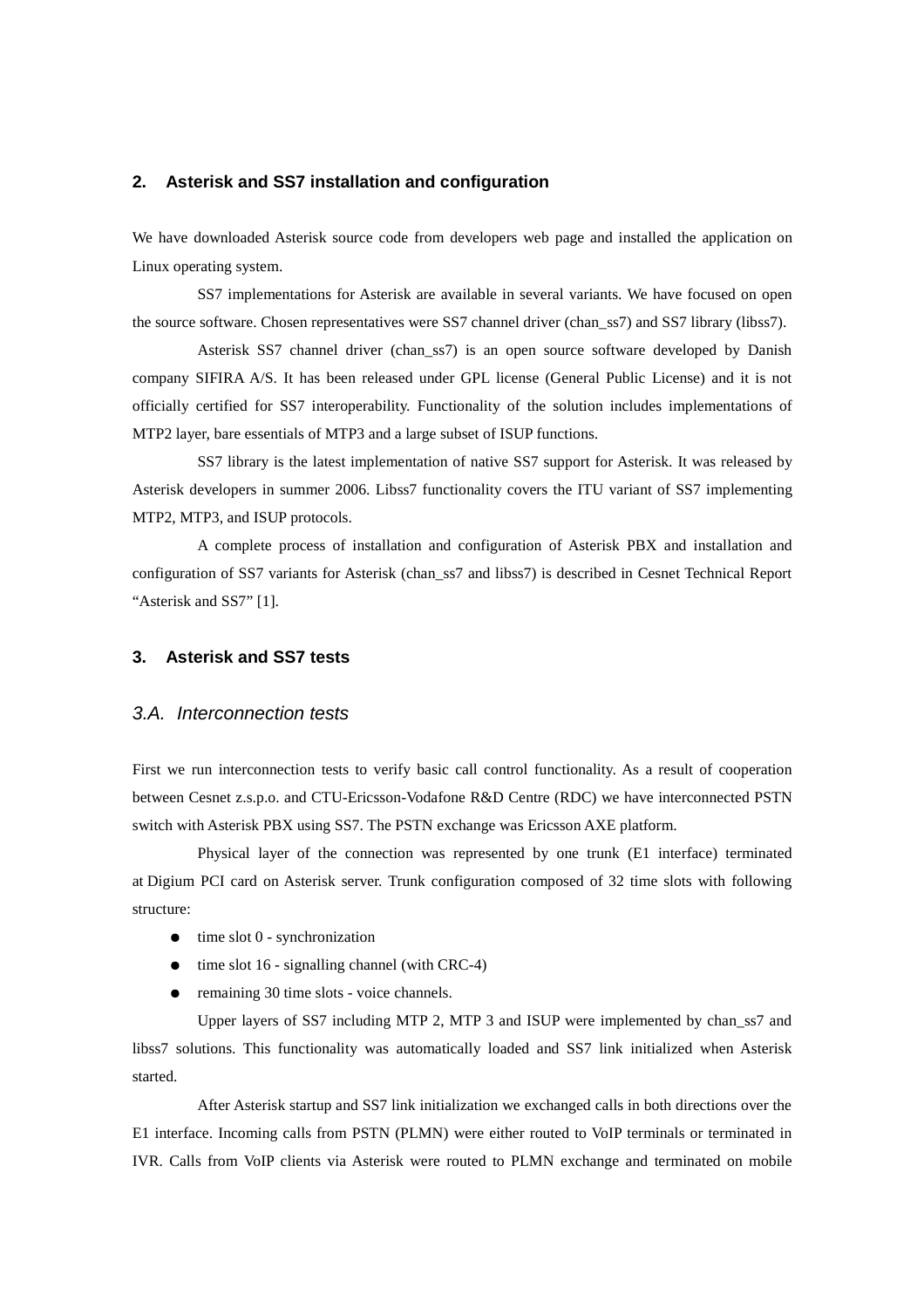phones. All test calls were successful.

#### 3.B. Conformance tests

Next step was to perform conformance tests according to ITU recommendations Q.784 and Q.785.

In cooperation with Sitronics TS we have interconnected Tektronix K1297 protocol tester and Asterisk SS7 using E1 interface. We have configured the conformance test suite on the protocol tester and started the tests. We found out that the protocol tester insisted on voice channel initialization (group reset) done by the remote side before every single test (though SS7 link was inservice already). Unfortunatelly none of the SS7 implementations (chan\_ss7, libss7) supported this feature.

Therefore we couldn't complete the conformance tests.

#### 3.C. Performance tests

Final and most extensive part of SS7 implementation testing were performance tests. We ran performance tests of Asterisk with SS7 support to test the ability of load processing and unexpected situations handling. Tests were carried out in cooperation with Sunrise Telecom (STT) and HKE who kindly provided us with STT Multi-service Analyzer (MSA).

STT-MSA can operate either as a protocol analyzer or as a signalling node simulator. STT-MSA protocol analyzer was used to monitor signalling message exchange and signalling procedures verification in the first part of the tests. SST-MSA simulator was later used as a call generator and call data record (CDR) collector to perform load performance tests.

# **3.C.1 Signalling procedures monitoring**

We have analyzed signalling message exchange during SS7 link initialization. Figure 1 represents MTP and ISUP message exchange observed when SS7 link was brought into service. The signalling node with point code "806" represents Asterisk (with chan\_ss7 or libss7) and "2001" is the point code of protocol tester.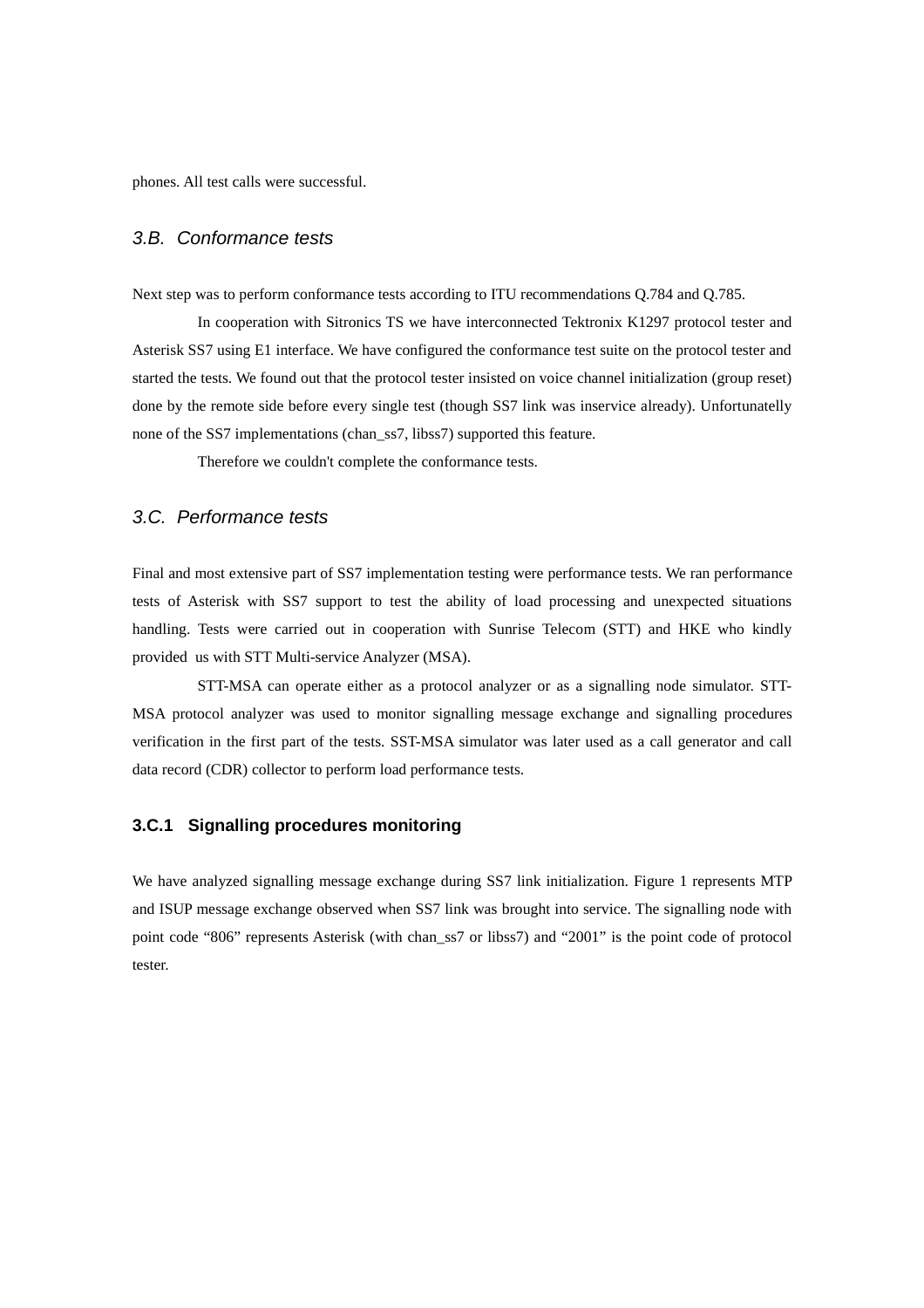

Fig. 1. SS7 link establishment (chan\_ss7 and libss7)

The signalling procedures include messages such as SLTM and SLTA messages that test the signalling link. STLM carries a code sequence that has to be identical to the sequence received by STLA message from the adjacent node. TRA (Traffic Restart Allowed) indicates the end of routing information exchange on MTP layer and CBD (changeback declaration) confirms particular signalling link as a current signalling channel.

Main difference between these signalling procedures is that only libss7 exchange GRS/GRA group reset messages to initialize voice channels, while chan\_ss7 does not.

Verification of other signalling procedures such as call setup and tear down are desribed in following paragraphs.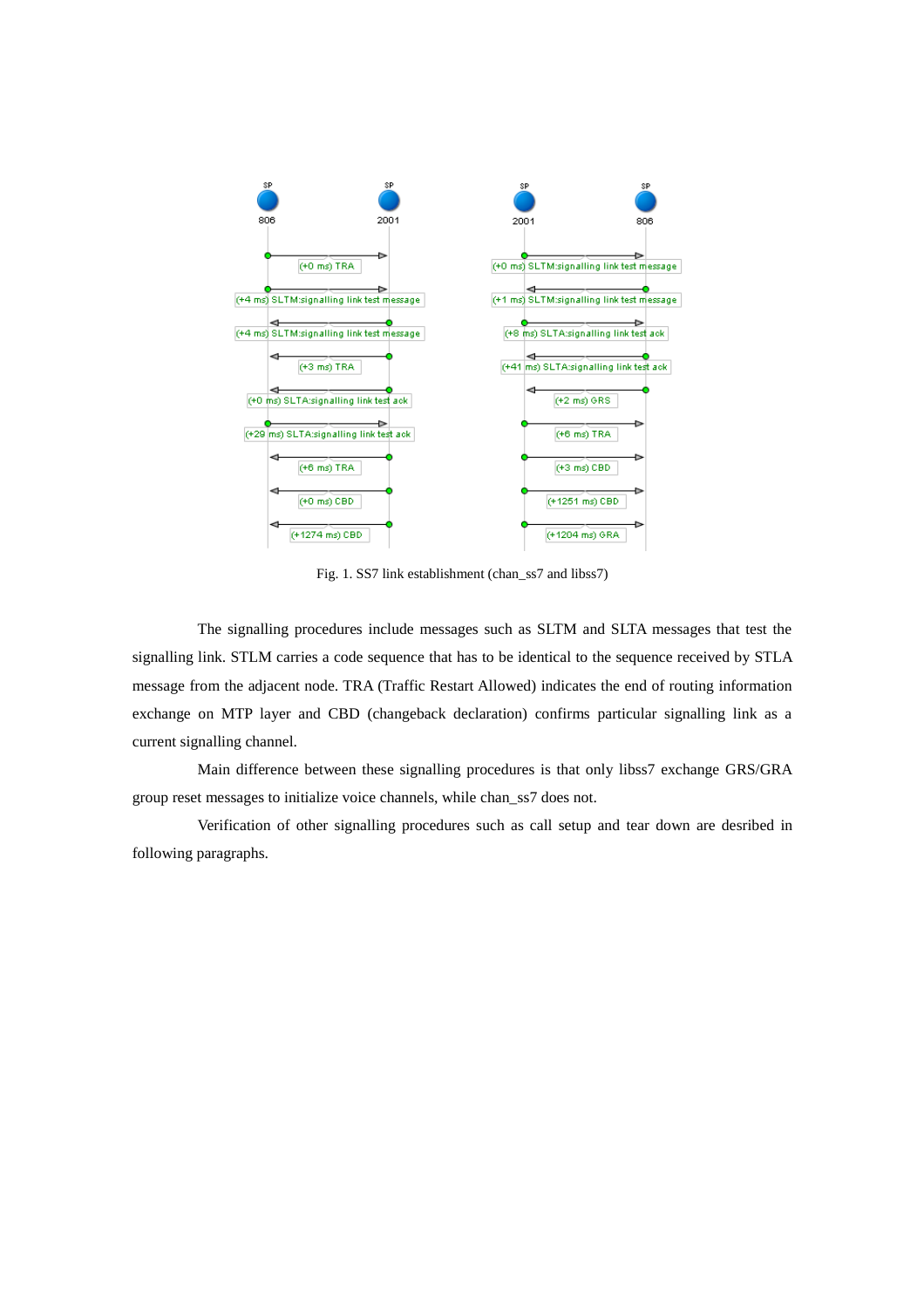# **3.C.2 Chan\_ss7 performance test**

We have used the STT-MSA capability of a call generator. The tester has offered around ten thousands of call requests during a period of about twelve minutes. The signalling procedure of a typical successful call is on figure 2.

|                   | L01 Side=Tx Len= 41 EV=383 31.5.2007 15:50:48.308                    |
|-------------------|----------------------------------------------------------------------|
| SP.<br>SP.        | BIB: 1 FSN: 25 FIB: 1 Lt: 38 User Part: ISUP NO<br><b>BSN: 91</b>    |
|                   | OPC= 2001 -> DPC= 806 CIC= 26                                        |
| 2001<br>806       | Called Number: 779999281<br>Calling Number: 779999182                |
|                   | L01 Side=Rx Len= 14 EV=403 31.5.2007 15:50:48.350                    |
| (+0 ms) IAM       | BSN: 25 BIB: 1 FSN: 106 FIB: 1 LI: 11 User Part: ISUP NO             |
|                   | OPC= 806 -> DPC= 2001<br>$CIC = 26$                                  |
| ⊲<br>(+42 ms) ACM | ACM :Address complete                                                |
|                   | L01 Side=Rx Len= 17 EV=404 31.5.2007 15:50:48.353                    |
| ⊲<br>(+45 ms) ANM | BSN: 26 BIB: 1 FSN: 107 FIB: 1<br>LE 14 Liser Part ISUP NO           |
|                   | OPC=806 -> DPC=2001 CIC=26                                           |
| (+1544 ms) REL    | ANM:Answer                                                           |
|                   | L01 Side=Tx Len= 16 EV=454 31.5.2007 15:50:49.852                    |
| (+1578 ms) RLC    | <b>BSN: 4 BIB: 1</b><br>FSN: 55 FIB: 1 Lt: 13 User Part: ISUP N0     |
|                   | OPC= 2001 -> DPC= 806 CIC= 26                                        |
|                   | <b>REL:Release</b>                                                   |
|                   | L01 Side=Rx Len= 13 EV=477 31.5.2007 15:50:49.886                    |
|                   | FSN: 17 FIB: 1 LI: 10 User Part: ISUP N0<br><b>BSN: 57</b><br>BIB: 1 |
|                   | OPC= 806 -> DPC= 2001<br>$CIC = 26$                                  |
|                   | RLC:Release complete                                                 |

Fig. 2. Performance tests - typical test call

Call is initiated by ISUP Initial Address Message (IAM) which is acknowledged by Address Complete Message (ACM) sent by remote side. Call answer is signalled by Answer Message (ANM) sent back to initiator. After random period of time the call is released by exchange of Release (REL) and Release Complete (RLC) messages. All behaviour corresponds with ITU recommendations.

Following graphs display the total amount of requested calls in testing period (on the left) and the average number of concurrent calls being actively exchanged between PSTN and Asterisk (on the right).



Fig. 3. Requested calls in time, average number of served calls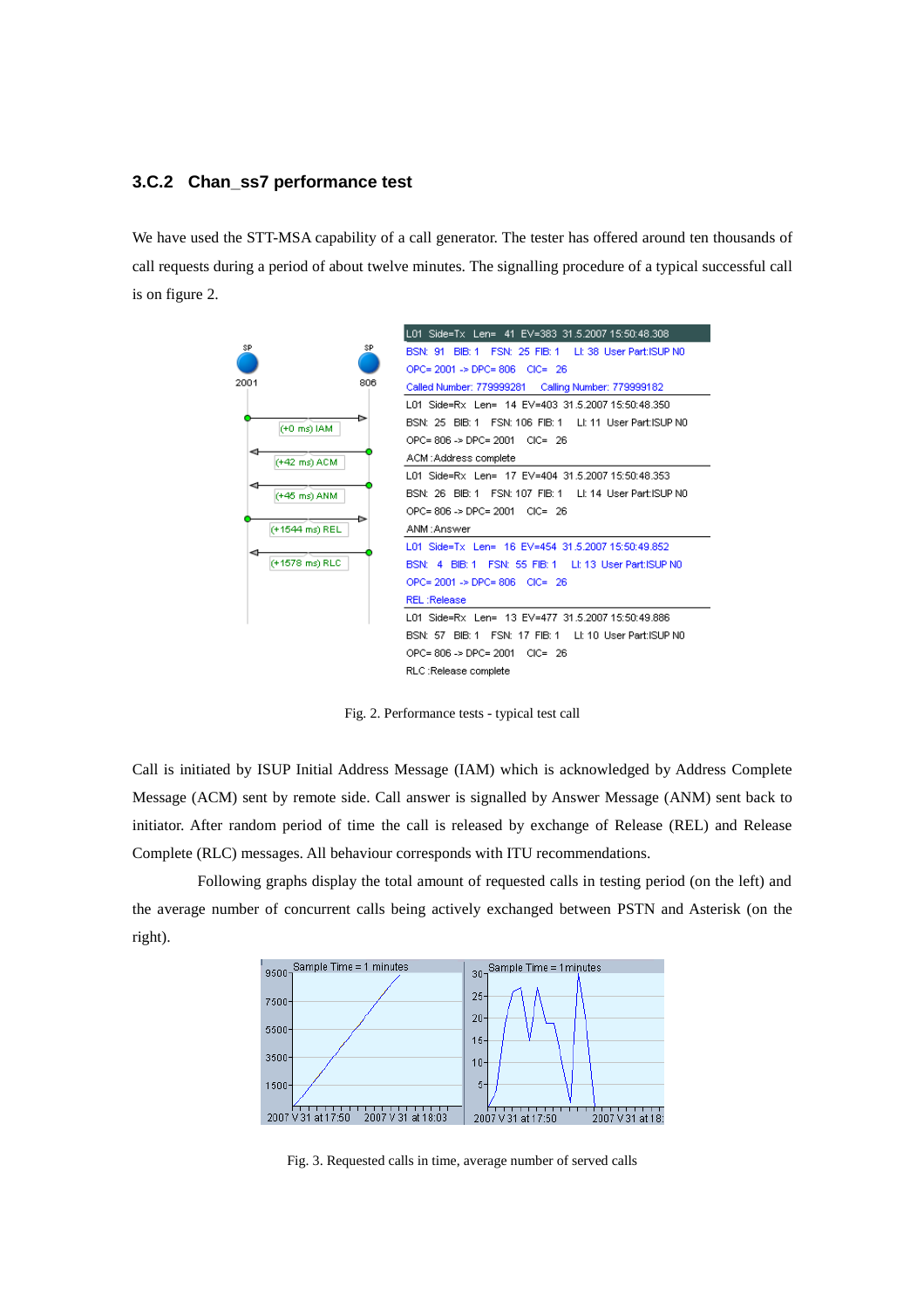All calls have been successfully established during the test. We encountered only one difference from standard procedure were Asterisk sent a REL message few miliseconds before tester REL. Although this call was successfully closed by RLC message.

#### **3.C.3 Libss7 performance test**

The duration of libss7 performance test was also approximately twelwe minutes and the number of requested calls reached ten thousands.

Asterisk with libss7 had problems with serving the offered calls at initial phase of test. Signalling message exchange differed from the standard. Asterisk often sent REL message, although it is the protocol tester that initiated the call and that would normally clear the call. And though the release cause in Asterisk messages stated "normal call clearing" more probable cause can be lack of resources for processing the call.

A serious problem has occurred in about one third of the test. Asterisk has stopped serving the calls. Repeated tests confirmed this behavior. The final situation was that Asterisk system process still ran on the server and administrator could log into the system console. However no commands on Asterisk command line interface could be executed and system did not respond. It was necessary to restart the application.

Total amount of requested calls in time (on the left) and the average number of concurrent calls actively served by Asterisk (on the right) is displayed on following graphs. The problems in the intial phase and later the processing outage is clearly visible on Figure 4.



Fig. 4. Requested calls in time, average number of served calls

# **3.C.4 Non-existent CIC tests**

To proof unexpected situations handling we have ran non-existent circuit identification code (CIC) tests. We simulated signalling messages that had been assigned to non-existent voice channels (using non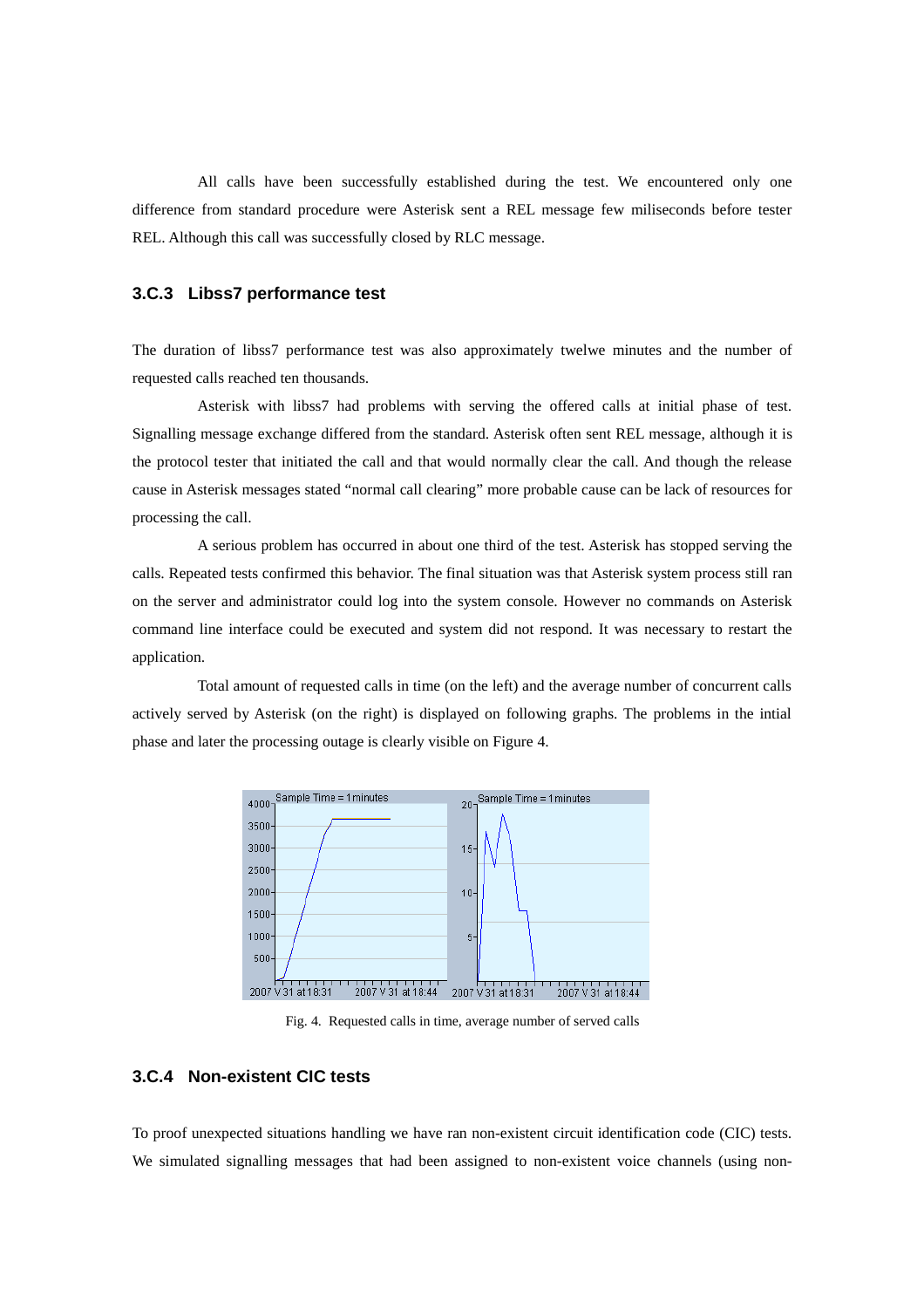existent CIC) using the protocol tester. The messages were sent to Asterisk under test.

In case of libss7 the Asterisk has reported incorrect message on the command line interface and received message was ignored. Figure 5 shows CDR for IAM message assigned to CIC 32 (out-of-range) and REL message sent after response timeout.



Fig. 6. Unconfigured CIC test (libss7)

Chan\_ss7 has also detected incorrect message content in the test. However REL message was sent to a non-existent signalling point with point code "0" and the signalling link is subsequently tested by SLTM/SLTA messages. Chan\_ss7 is not prepared to handle such situations. Finally the requested call is cancelled by REL message sent by protocol tester. The message exchange is displayed on figure 6.



Fig. 6. Unconfigured CIC test (chan\_ss7)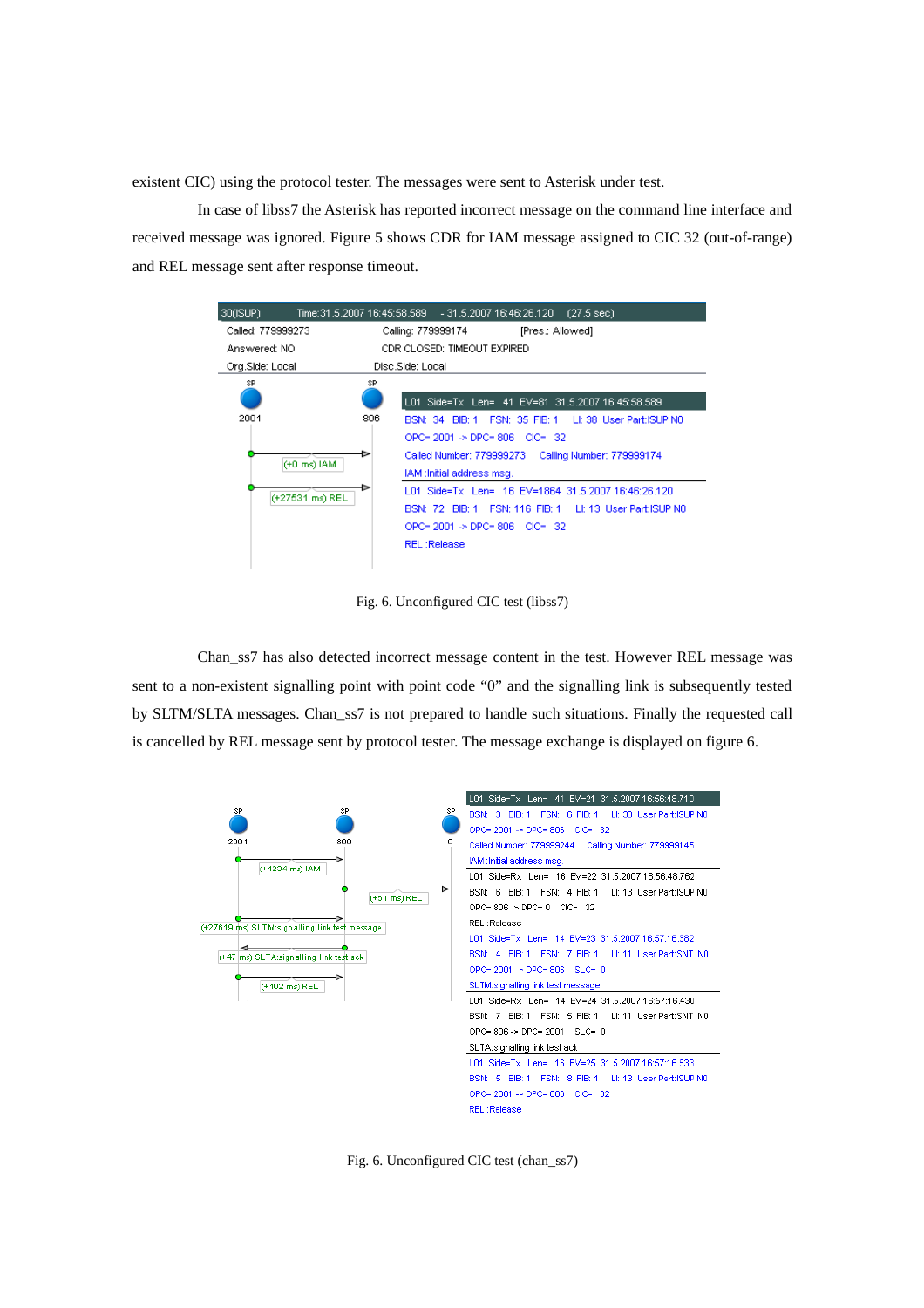#### **4. Conclusions**

Asterisk already supports several variants of Signalling System #7 implementations. We have decided to test two open source solutions – SS7 channel driver (chan\_ss7) and SS7 library (libss7).

Initialy we have tested the functionality of both solutions by interconnecting Asterisk PBX servers with with public PSTN exchange. We have exchanged calls from PSTN (PLMN) to IVR and to VoIP terminals. In opposite direction calls from VoIP clients via Asterisk were routed to PLMN exchange and terminated on mobile phones. All test calls were successful. Both SS7 channel driver and SS7 library processed most of MTP and ISUP messages and they proved to be capable of interoperability with PLMN Ericsson AXE exchange.

In the next step we have started ITU conformance tests to fully analyze SS7 solutions capabilities. We interconnected Tektronix K1297 protocol tester and Asterisk SS7. We found out that the protocol tester insists on voice channel initialization (group reset) to be done by the remote side. Unfortunatelly none of the SS7 implementations (chan\_ss7, libss7) supported the feature. Therefore we couldn't complete the conformance tests.

Finally we ran performance tests of Asterisk with SS7 support to test the ability of load processing and unexpected situations handling. STT-MSA protocol analyzer was used to monitor the signalling message exchange. All calls have been successfully established during chan\_ss7 test. We encountered only one difference from standard procedure were Asterisk sent a REL message few miliseconds before tester REL. Although this call was successfully closed by RLC message.

Asterisk with libss7 had problems with serving the offered load. Signalling message exchange differed from the standard, where Asterisk often sent REL message although it is the protocol tester would normally clear the call. And though the release cause in Asterisk messages stated "normal call clearing" more probable cause can be lack of resources for processing the call.

In the second part we used SST-MSA as call generator and call data record (CDR) collector. The performance tests proved SS7 channel driver stability and ability to process offered load. Whereas SS7 library failed to pass the performance test. A serious problem occurred in about one third of the test. Asterisk has stopped serving the calls. It was necessary to restart the application.

To proof unexpected situations handling we ran non-existent circuit identification code (CIC) tests. In case of libss7 Asterisk has reported incorrect message reception and the message was ignored. While tests for unconfigured circuit identification codes of SS7 channel driver proved its inability to handle these messages.

From the previous can be seen, that SS7 channel driver can be used as a operational SS7 solution for Asterisk PBX with some minor drawbacks in message handling. However SS7 library cannot be recommended for interconnection with SS7 nodes because of its inability to process offered load after certain period of time.